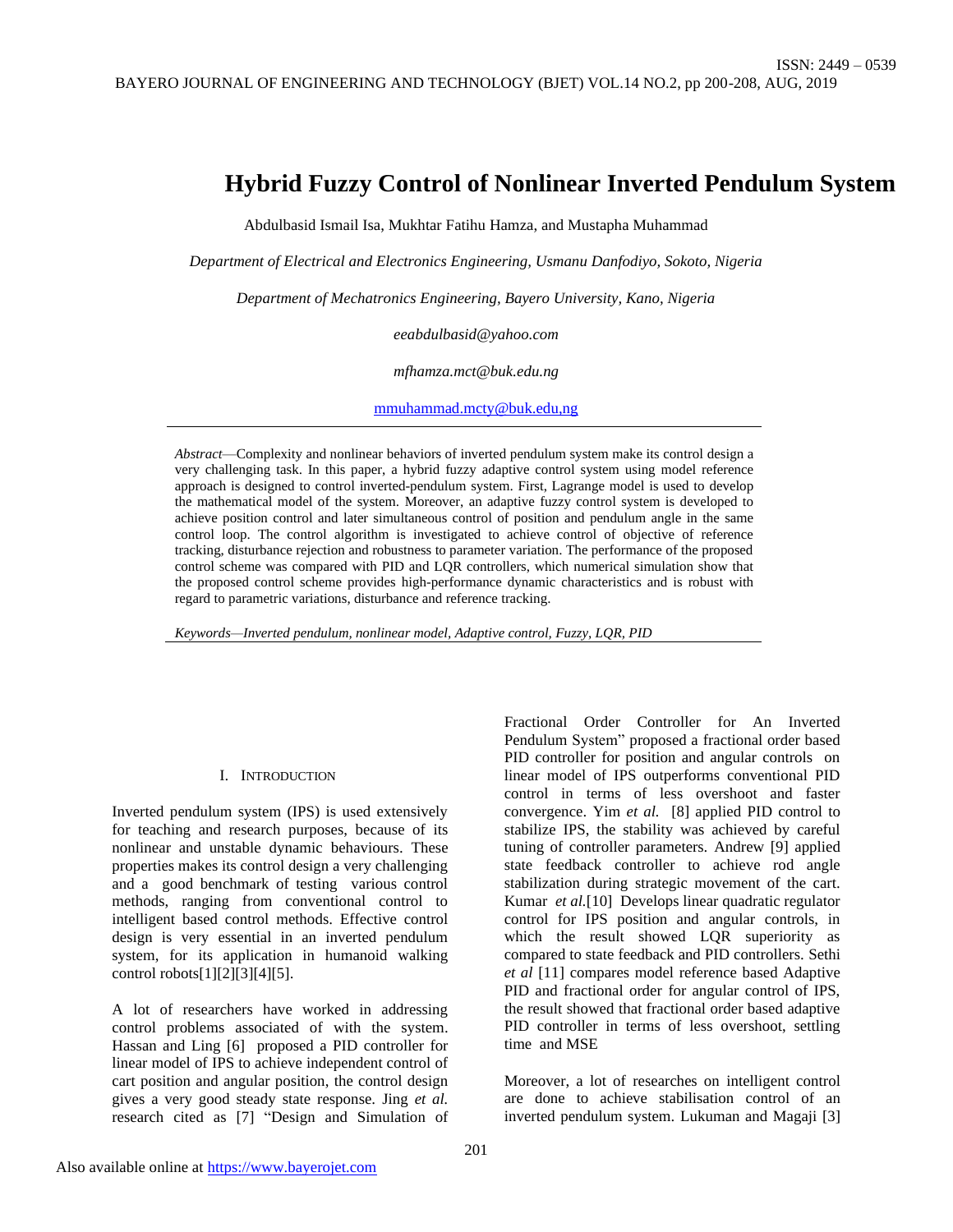compares GA tuned PID with conventional PID for position and angular control of IPS in which GA based PID outperform conventional PID in terms of settling time, rise time and overshoot*.* .Suresh *et al.*[12] developed fuzzy based model reference adaptive (MRAC) controller to control angular position of linear model of IPS, performance of the proposed controller was compared with conventional MRAC controllers, the result showed that (FMRAC) outperformed the conventional controllers in terms of delay time, rise time and settling time. Saifzul *et al.*[13] Propose self-erecting control on real system using T-S fuzzy with Adaptive Neuro-fuzzy inference designed based linear model using 16 fuzzy rules, the result showed the system's stability was guaranteed and experimental results proves effectiveness of the method. Fallahi *et al*. [14] demonstrated the effectiveness of Adaptive base NN PID controller in pendulum angle control of IPS over conventional PID controller in terms reference tracking and disturbance rejection. Mishra *et al.*[15] Compares fractional order PID and full order PID controllers optimized with GA for pendulum angle position of IPS, the performance of the controllers was assessed based minimization of the objective functions, and the result showed that fractional order based PID outperformed the full order one. The controllers studied above were applied on linear model of IPS; there performance might be limited around the operation points.

Manis *et al.* [16] presents a robust control strategy for IPS with uncertain disturbances using sliding mode control (SMC), integral based sliding mode (ISMC) controller was used to address tracking angle control of the system, the numerical simulation showed that ISMC is more robust to disturbance and more accurate as compared to conventional SMC super twisting SMC. Parsad *et al.* [17] applied LQR and PID to control nonlinear dynamical model of an inverted pendulum system, in which the simulation results shows that LQR has a comparative advantage over the PID based control system. Similarly, intelligent controllers were applied on nonlinear inverted pendulum system. For example, Ahmad *et al.*[18] Designed interval type-2 fuzzy logic controller (IT2-FLC) for nonlinear IPS and compares it with type-1 fuzzy PD controller for pendulum angle control. The simulation result showed that interval type-2 fuzzy logic controller has a good performance over wide range of uncertainties and external disturbances.

The goal of this paper was to design effective control scheme that can guarantee robustness external disturbance/parameter variation and reference tracking. This paper is organised as follows: Section II presents the structure and mathematical model of Inverted pendulum system and linearization at operating condition. System's control assessment is investigated in Section III, in order to buttress the control efficiency of the proposed scheme, linear<br>quadratic regulator and PID control design is and PID control design is presented in Section IV so as to compare the performance of the prosed control method.

Numerical simulation results of an invertedpendulum system under the possible occurrence of uncertainties are provided to demonstrate the robust control performance of the proposed control system in Section V. Result of numerical simulation will be presented in section VI, while Conclusions are drawn in Section VII.

# II. MATHEMATICAL MODEL AND LINERASATION OF INVERTED PENDULUM **SYSTEM**

The model of inverted pendulum cart was obtained using Lagrange method, which is one of the modelling methods used for dealing with complex systems.



Fig. 1. Inverted Pendulum System[17]

The generalized coordinate of the system are  $x(t)$ and $\theta(t)$ . Therefore, Lagrange equation of the system is by:

$$
L = \frac{1}{2}(M+m)\dot{x}^{2}(t) - m l \dot{x}(t)\dot{\theta}(t) \cos \theta (t) +
$$
  

$$
\frac{1}{2}ml^{2}\dot{\theta}^{2}(t) + mgl \cos \theta (t) + Fx(t)
$$
 (1)

Dynamics of the system can be obtained by applying:

$$
\frac{d}{dt}\left(\frac{\partial L}{\partial \dot{x}(t)}\right) - \frac{\partial L}{\partial x(t)} = 0\tag{2}
$$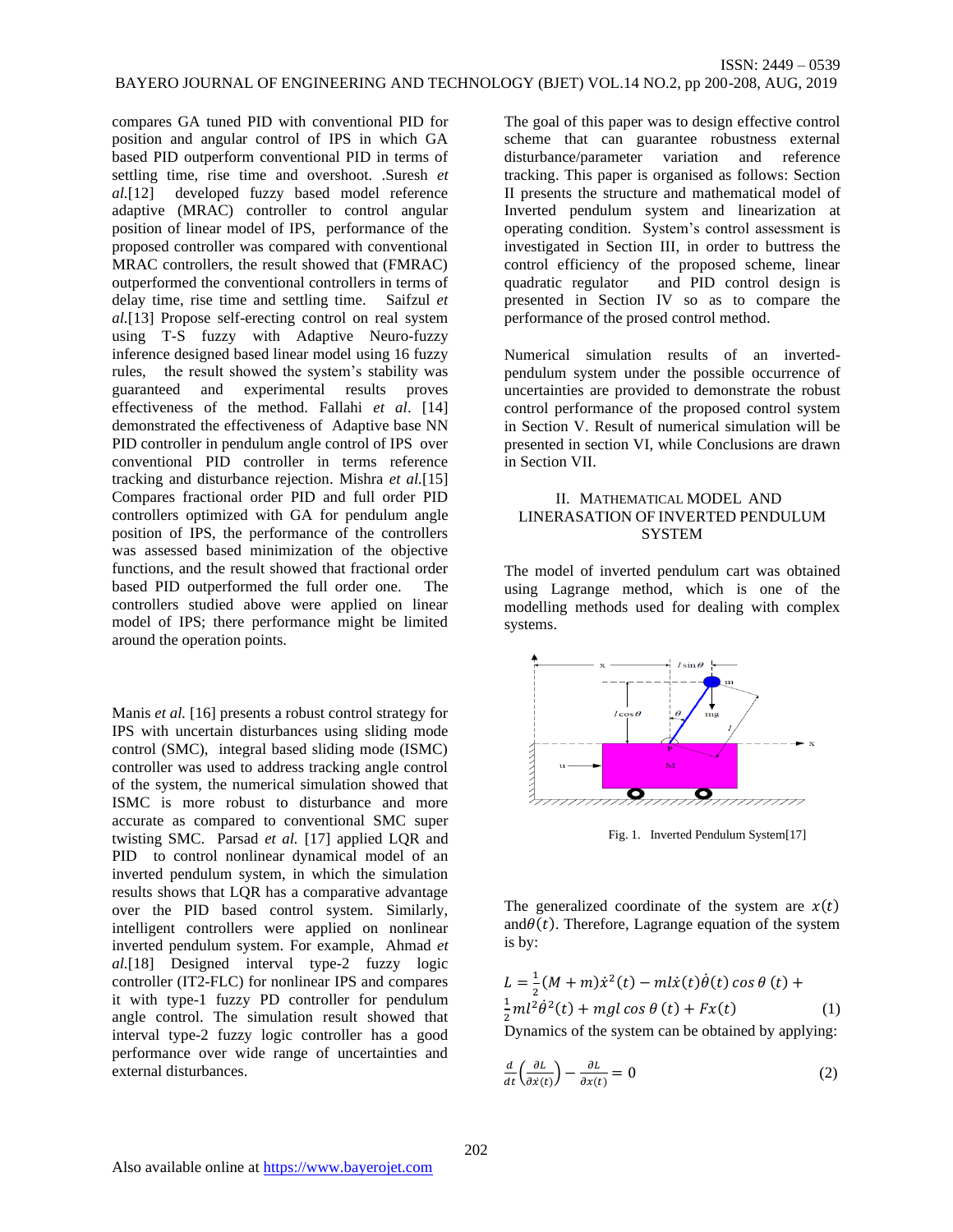Therefore  $x(t)$  dynamics can by written as:

$$
\ddot{x}(t) = \frac{F + ml\ddot{\theta}(t)\cos\theta(t) - ml\dot{\theta}^{2}(t)\sin\theta(t)}{(M+m)}
$$
(3)

Similarly, $\theta(t)$  dynamics can be written by applying:

$$
\frac{d}{dt}\left(\frac{\partial L}{\partial \dot{\theta}(t)}\right) - \frac{\partial L}{\partial \theta(t)} = 0\tag{4}
$$

Therefore  $\theta(t)$  dynamics can by written as:

$$
\ddot{\theta}(t) = \frac{-mgl \sin \theta(t) + m l \ddot{x}(t) \cos \theta(t)}{m l^2}
$$
(5)

Equation (3) and (5) can be simplified as:

$$
\begin{cases}\n\dot{F}-m\dot{\theta}^{2}(t)\sin\theta(t)\dot{\theta}^{2}(t)\cos\theta(t)\cos\theta(t) \\
\dot{x}(t) = \frac{-m\dot{x}(t)\dot{\theta}(t)\sin\theta(t)\cos\theta(t)}{(l(M+m)-m\cos^{2}\theta(t))} \\
\dot{m} \left(\cos\theta(t)\left(F-m\dot{\theta}^{2}(t)\sin\theta(t)\right)\right) \\
\dot{\theta}(t) = \frac{+(-m\dot{g}\sin\theta(t)-m\dot{x}(t)\dot{\theta}(t)\sin\theta(t))(M+m)}{((M+m)m^{2}-(m)^{2}\cos^{2}\theta(t))}\n\end{cases}
$$
\n(6)

Our major concern is to keep the pendulum in the upright position around  $\theta(t) = 0$ , the linearization might be considered about this upright about equilibrium point. The linear model for the system around the upright equilibrium point is derived by simply linearization of the nonlinear system given in  $\theta(t) = 0$  $\sin \theta(t) \rightarrow \theta(t)$  $cos \theta (t) \rightarrow 1$  $\dot{\theta}^2(t) \rightarrow 0$ 

Therefore equation (6) becomes

$$
\begin{cases} \ddot{x}(t) = \frac{F - mg\theta(t)}{M} \\ \ddot{\theta}(t) = \frac{F - (M + m)g\theta(t)}{(M)}
$$

The resultant linear model can be represented as:

$$
\dot{\mathbf{x}}(t) = \mathbf{A}\mathbf{x}(t) + \mathbf{B}\mathbf{u}(t) \n\mathbf{y}(t) = \mathbf{C}\mathbf{x}(t) + \mathbf{D}\mathbf{u}(t)
$$
\n(7)

Let

$$
\mathbf{x}(t) = [\theta(t) \quad \dot{\theta}(t) \quad x(t) \quad \dot{x}(t)]
$$

Therefore, the system's equation can be written in a compact form as:

$$
\mathbf{A} = \begin{bmatrix} 0 & 1 & 0 & 0 \\ \frac{-(M+m)}{Ml} & 0 & 0 & 0 \\ 0 & 0 & 0 & 1 \\ \frac{-gm}{M} & 0 & 0 & 0 \end{bmatrix}
$$

$$
\mathbf{B} = \begin{bmatrix} 0 & \frac{1}{Ml} & 0 & \frac{1}{M} \end{bmatrix}^T
$$

$$
\mathbf{C} = \begin{bmatrix} 1 & 0 & 0 & 0 \\ 0 & 1 & 0 & 0 \\ 0 & 0 & 1 & 0 \end{bmatrix}
$$

0 0 0 1

$$
\mathbf{D} = \begin{bmatrix} 0 & 0 & 0 & 0 \end{bmatrix}^T
$$

Table I showed the inverted pendulum system parameters.

TABLE I. SYSTEM PARAMETERS

| Parameter                      | <b>Value</b>         |
|--------------------------------|----------------------|
| Acceleration due to gravity, g | $9.8 \text{ms}^{-2}$ |
| Mass of the bob $m$            | 0.2kg                |
| Mass of the Cart, M            | $1.2$ Kg             |
| Length of pendulum, $l$        | 0.36m                |

#### III. SYSTEM'S CONTROL ASSESMENT

The system's behaviour was asssessed based on it's parameters shown in Table I, and it was found to be state controrablle, observable and unstable.

## IV. LINEAR QUADRATIC REGULATOR AND PID CONTROL DESIGN

The main objective of optimal control theory is to determine control signals that will cause a process (plant) to satisfy some physical constraints and at the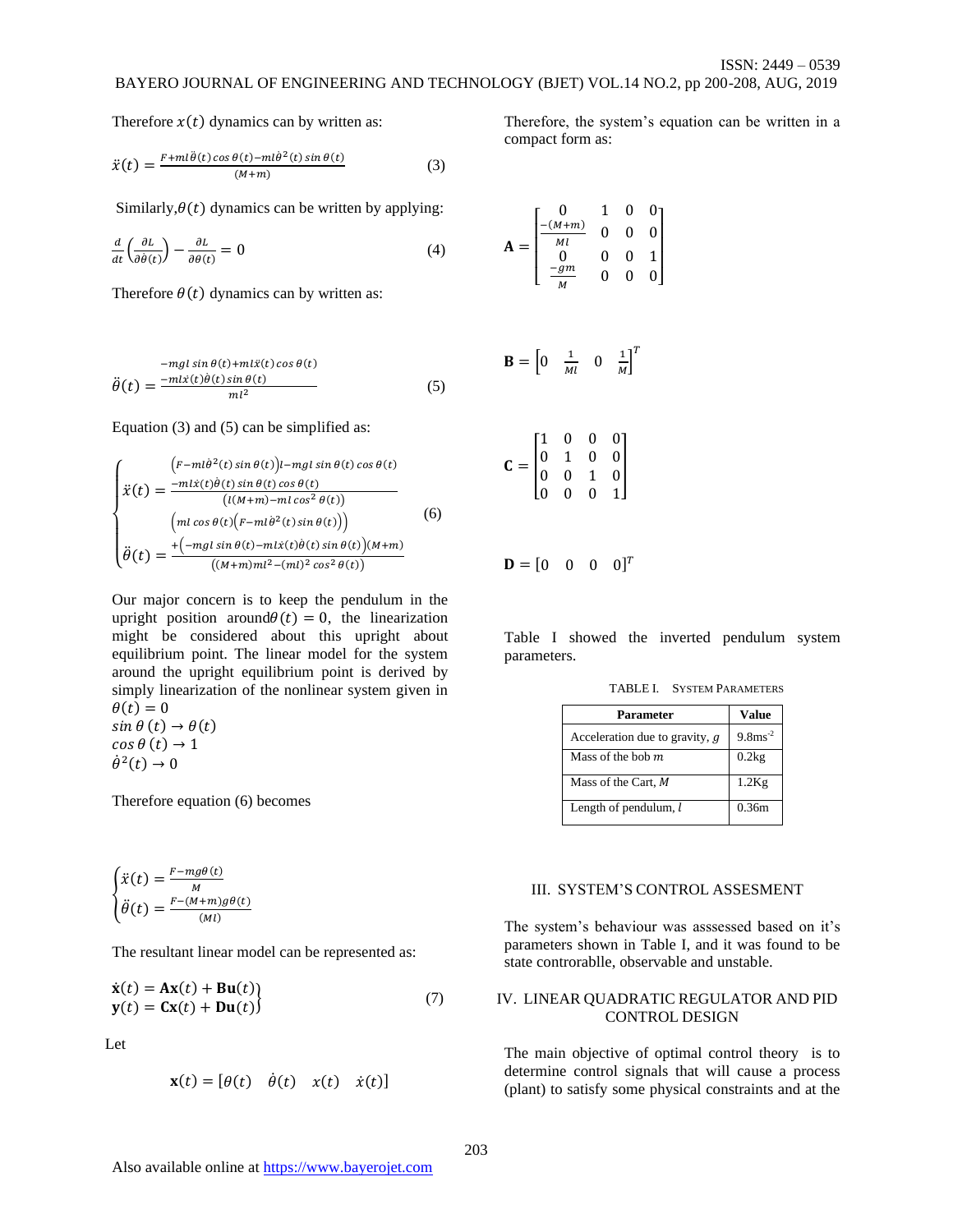same time minimise a chosen performance criterion (performance index or cost function) given by:

$$
J = \int_0^\infty (\mathbf{x}^T(t)\mathbf{Q}\mathbf{x}(t) + \mathbf{u}^T(t)\mathbf{R}\mathbf{u}(t)) dt
$$
 (8)

Where  $\mathbf Q$  and  $\mathbf R$  are positive semi-definite and positive definite matrices respectively. The LQR gain vector  $\bf{K}$  is given by:

$$
\mathbf{K} = \mathbf{R}^{-1} \mathbf{B}^T \mathbf{P} \tag{9}
$$

Where  $P$  is a positive definite symmetric constant matrix obtained from the solution of matrix algebraic Riccati equation (ARE)

$$
\mathbf{A}^T \mathbf{P} + \mathbf{P} \mathbf{A} - \mathbf{P} \mathbf{B} \mathbf{R}^{-1} \mathbf{B}^T \mathbf{P} + \mathbf{Q} = 0 \tag{10}
$$

The overall optimal control law is given by:

$$
u(t) = -\mathbf{K}\mathbf{X}(t) + \mathbf{N}\mathbf{r}(t) \tag{11}
$$

Fig. 2 showed the SIMULINK model of LQR control applied to nonlinear inverted pendulum system.

The  $-KX(t)$  component of equation (11) is used to stabilised system.

### N: Scaling matrix

: State feedback matrix



Fig. 2. LQR controlled System

While, This controller is commonly developed using three terms namely, proportional term, differential term and integral term combined together in a linear form[19]. The PID model in time domain is given as follows:

$$
u(t) = K_p e(t) + K_i \int_0^t e(\tau) d\tau + K_d \frac{de(t)}{dt}
$$
 (12)

Where  $U(t)$  and  $e(t)$  are control and error signals respectively. Similarly,  $K_p, K_i$  and  $K_d$  are proportional, integral and derivative constants respectively. The proportional term of PID reduces error due to disturbance; integral term eliminates steady-state error and the derivative term dampens the dynamic response, and hence improving the system stability.

Fig. 3 showed PID control of cart's position, while Fig. 4 depicts simultaneous control of PID of cart's position and pendulum angle of the system.

## V. HYBRID ADAPTIVE FUZZY CONTROLLER DESIGN

This section consist madel based adaptive control design and PI-D based fuzzy controller

#### *A. Adaptive Control Design*

Generally, adaptive controller is a kind of a controller that can modify its behaviour in response to changes in the dynamics of the process and disturbance.



Fig. 3. PID control of cart's Position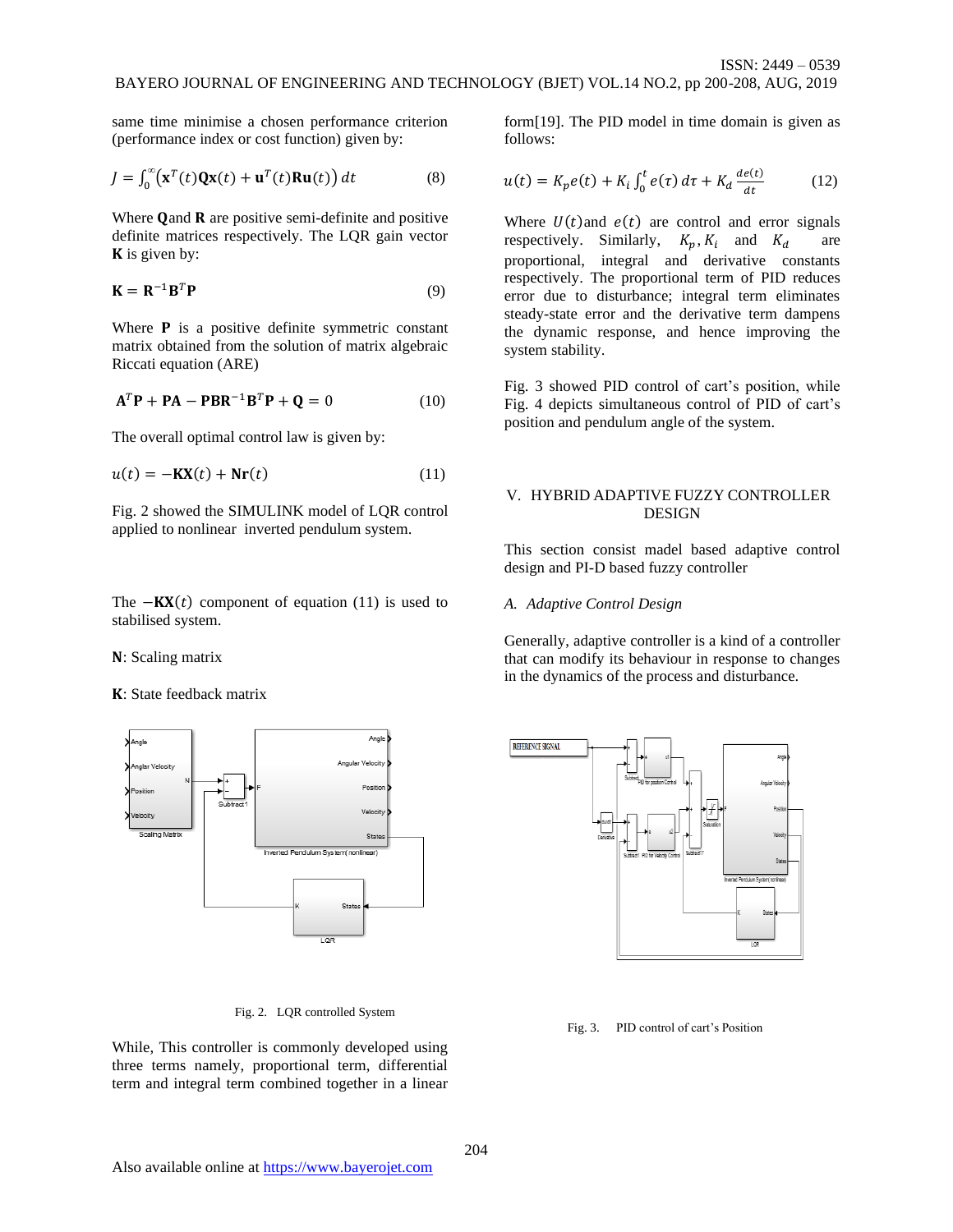

Fig. 4. PID control of cart's and pendulum angle Positions

In laplace form, the plant output can be written as:

$$
y(s) = G(s)u(s) \tag{16}
$$

Therefore:

$$
y(s) = \frac{G(s)\left(K_p\theta_1(s)r(s) + \frac{Ki}{s}\theta_2(s)r(s) + K_d s\theta_3(s)r(s)\right)}{(1+3G(s)\theta'(s))}
$$
(17)

We can apply equation(13), to obtain error model as:

$$
\begin{aligned} e(s) \\ &= \frac{G(s)\left(K_p\theta_1(s)r(s) + \frac{Ki}{s}\theta_2(s)r(s) + K_d s\theta_3(s)r(s)\right)}{\left(1 + 3G(s)\theta'(s)\right)} \end{aligned}
$$

 $G_m(s)r(s)$  (18)

This research designed model reference based adaptive control, this control strategy addresses the control problem based on specific a given reference model.

Now let

 $y(t)$ : Plant output response

 $y_m(t)$ : Reference model output response for a given control action

The model error  $e_m(t)$  is given by:

$$
e_m(t) = y(t) - y_m(t)
$$
\n(13)

The adjustable parameter equation based on the given cost function *l* is given by:

$$
\frac{d\theta(t)}{dt} = -\gamma \frac{\partial J(t)}{\partial e(t)} \frac{\partial e_m(t)}{\partial \theta(t)} = -\gamma e(t) \frac{\partial e_m(t)}{\partial \theta(t)}
$$
(14)

The chosen control law is given by:

$$
u(t) = \underbrace{K_p \lambda_1(t) + K_i \int_0^t \lambda_2(t) dt}_{Input1} + \underbrace{K_d \frac{d \lambda_3(t)}{dt}}_{input2}
$$
 (15)

Where:

$$
\lambda_1(t) = \theta_1(t)r(t) - \theta'(t)y(t)
$$

$$
\lambda_2(t) = \theta_2(t)r(t) - \theta'(t)y(t)
$$

$$
\lambda_3(t) = \theta_3(t)r(t) - \theta'(t)y(t)
$$

Based on the above equations adjustable parameters can be written as:

$$
\begin{aligned}\n\frac{d\theta_1(t)}{dt} &\approx -\gamma_p e_m(t) y_m \\
\frac{d\theta_2(t)}{dt} &\approx -\gamma_l e_m(t) y_m \\
\frac{d\theta_3(t)}{dt} &\approx -\gamma_p e_m(t) y_m \\
\frac{d\theta'(t)}{dt} &\approx -\gamma' e_m(t) y_m G_m(s)\n\end{aligned}
$$
\n(19)

## *B. Fuzzy Control Design*

Basic fuzzy controller consists of four functional basic blocks. These blocks include fuzzification, rule base, inference mechanism and defuzzificationA fuzzification is a conversion of crisp inputs into fuzzy membership values that are used in the rule base in order to execute the related rules so that an output can be generated, while inference mechanism represents the expert's decision making in interpreting and applying knowledge about how to control the plant. A defuzzification interface converts the conclusions of inference mechanism into the crisp control input for the process. A block diagram of fuzzy control system is shown in Figure 6. In this controller, variables are divided into input and output. This controller uses two input variables  $(P+I)(k)$ and Change in error  $\Delta e(k)$  one output variable  $u(k)$ .

The inputs to the FLC inputs has to be fuzzified. This is carried out using a membership function which maps the crisp inputs into a fuzzy set. In this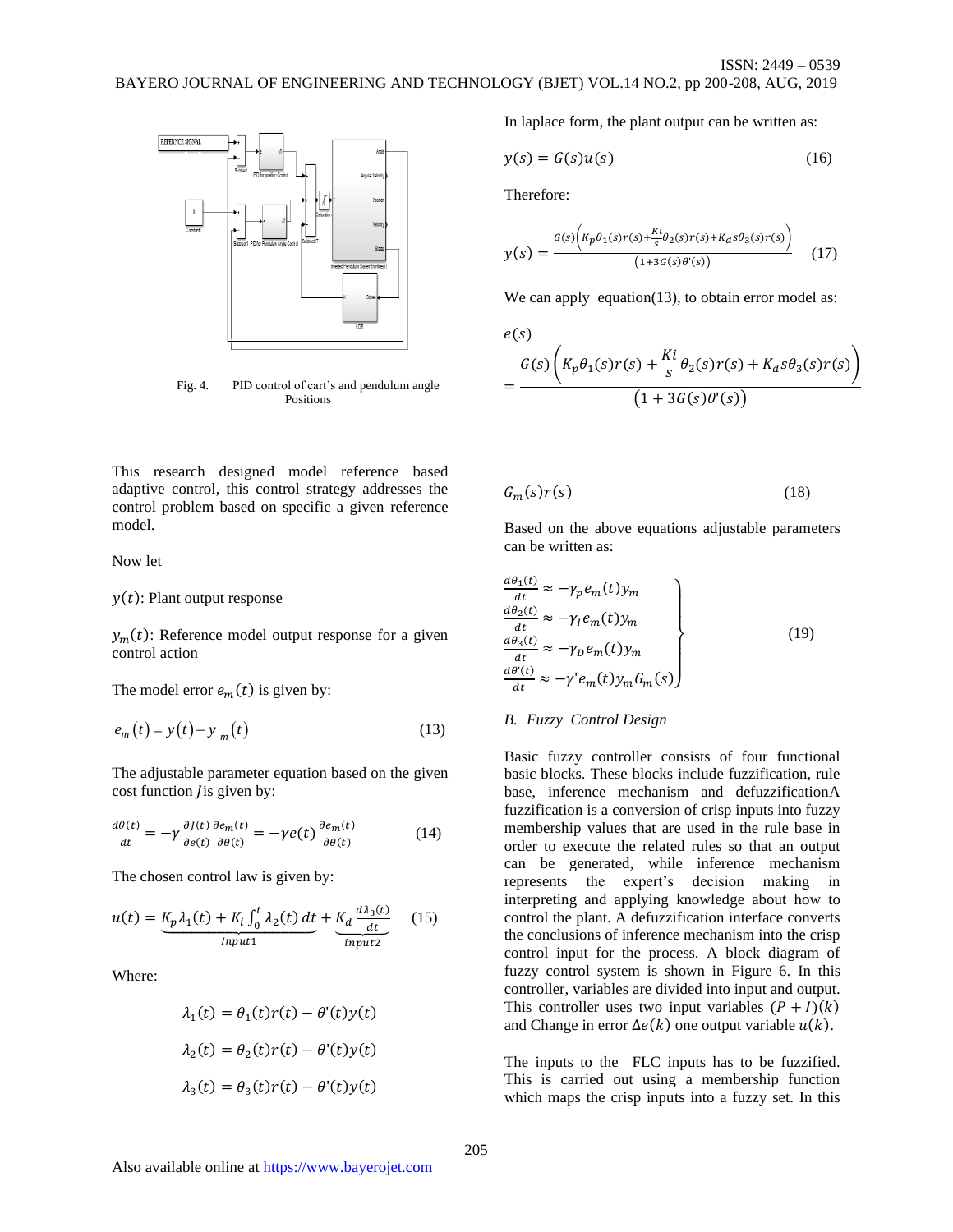work triangular and trapezoidal membership functions are used. The linguistic variables used to describe the inputs  $(P + I)(k)$  and  $\Delta e(k)$  are Negative Big NB, Negative Medium NM, Negative Small NS, Zero Z, Positive Small PS, Positive Medium PM and Positive Big PB. Fig. 5 shows membership function diagram.



Fig. 5. Membership Function

This research proposed co-opting the PID controller with intelligent adaptive based fuzzy controller so at as to improve the control efficiency and resolution. Simulink diagram of the prosed hybrid controller is shown Fig. 6.Therefore, the overall output of the proposed hybrid controller is given by:

$$
U(.) = u(k) + K_p e(t) + K_i \int_0^t e(\tau) d\tau + K_d \frac{de(t)}{dt}
$$
  
(20)

Where:

$$
u(k) = \frac{\sum_{j=1}^{49} \mu_j(z_j) \mathbb{Z} z_j}{\sum_{j=1}^{49} \mu_j(z_j)}
$$



Fig. 6. Simulink Block of Hybrid Fuzzy Controller

#### VI. RESULT AND DISCUSSION

The proposed control method was investigated via numerical simulations in MATLAB/Simulink. Controllers were design to achieve position tracking control of the cart and simultaneous control operation (position and pendulum angle control), the rejection efficiency and robustness to parametric variations of the prosed control will be assed. However, the weighting matrices are chosen as follows:

$$
\mathbf{Q} = \begin{bmatrix} 1 & 0 & 0 & 0 \\ 0 & 9 & 0 & 0 \\ 0 & 0 & 230 & 0 \\ 0 & 0 & 0 & 180 \end{bmatrix} \text{ and } \mathbf{R} = 1.5
$$

The LQR gain was obtained as:

$$
\mathbf{K} = [2.0960 \quad -1.2221 \quad 12.3828 \quad 12.7813]
$$

PID controller constants are shown in Table 2 as follows:

TABLE II. PID CONSTANTS CART'S POSITION CONTROL

| <b>Control variable</b> | KР  | Ki  | КD    |
|-------------------------|-----|-----|-------|
| Position                | 0.6 | 16  | 10    |
| Velocity                | 10  | 8.9 | 0.009 |

TABLE III. PID CONSTANTS CART'S POSITION AND PENDULUM ANGLE CONTROL

| <b>Control variable</b> | KР  | Ki    | КD  |
|-------------------------|-----|-------|-----|
| Angle                   | 6.9 | 0.009 | 1.4 |
| Position                |     | 18    |     |

## *A. Cart Position Control*

The simulation was carried out with a step input signal as the desired position of the cart. Fig. 7 showed system response of the developed position controllers at no disturbance, it can be seen that the three controllers performs satisfactorily in positioning the cart to the desired position. Table IV presents performance of the controllers, it can be seen that the proposed adaptive fuzzy controller outperforms LQR and PID controllers in terms of settling time, overshoot.

TABLE IV. CART POSITION CONTROL AT NO DISTURBANCE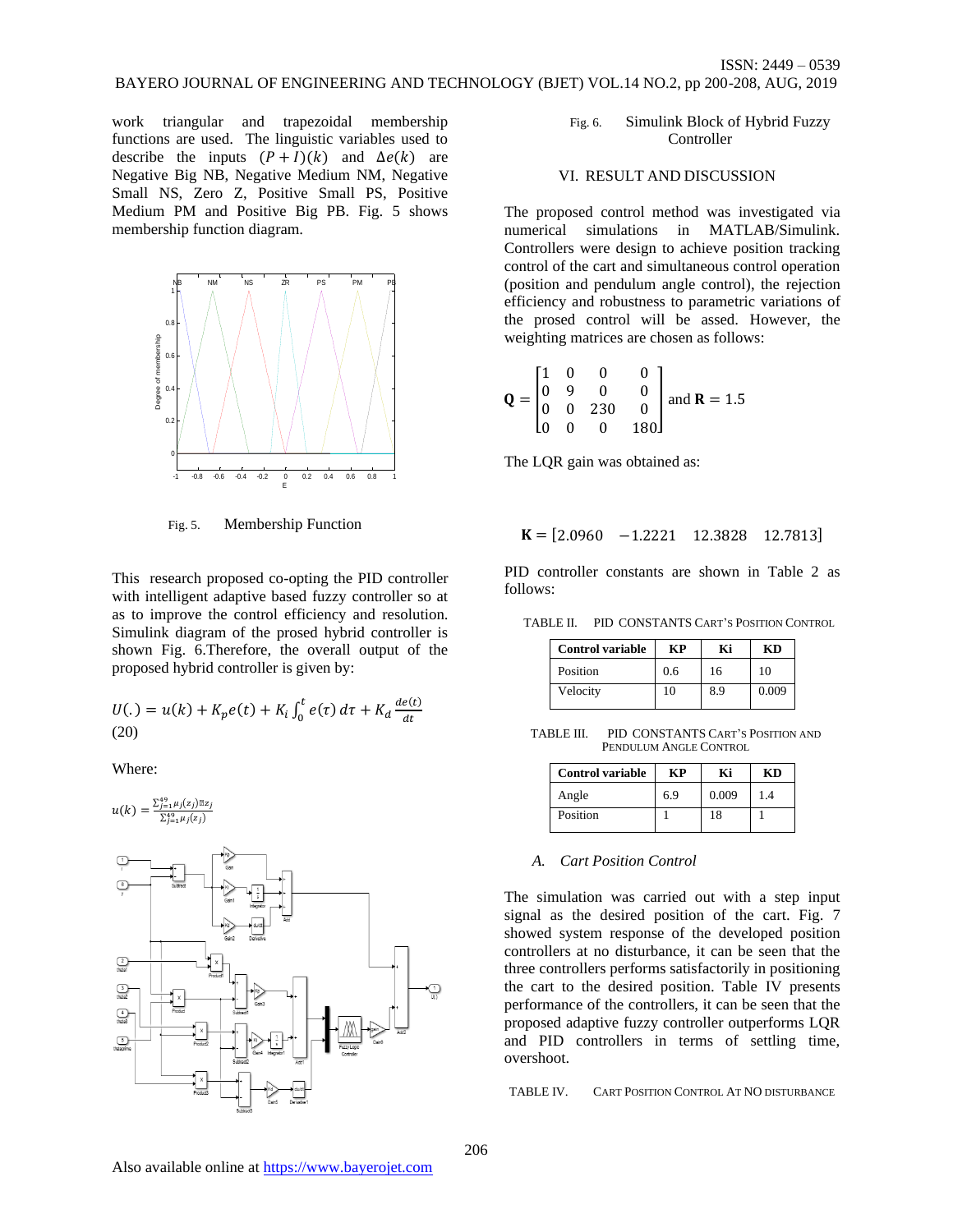|                            | Hybrid   | LOR     | PID     |
|----------------------------|----------|---------|---------|
| <b>Performance Indices</b> | Adaptive |         |         |
|                            | Fuzzy    |         |         |
| Settling Time (Seconds)    | 6.1772   | 11.1301 | 11.5323 |
| Overshoot (%)              | 0.6216   | 3.2985  | 18.0396 |
| Steady state error         |          | 0.0319  |         |

Similarly, the velocity response of the cart at no disturbance is shown Fig. 8, controllers efforts was in Table V presents the performance of the controllers. It can be seed that the proposed controller outperforms LQR and PID Controllers respectively, because its velocity becomes constant quickly with less overshoot.

The pendulum is disturbed by an external signal simulated in a form of random noise through its control input, while simulating the model. Fig. 9 showed the simulation result, which showed the proposed controller to be more robust to disturbance than the conventional controllers.



Fig. 7. Carts's Position Response at no disturnace

TABLE V. VELOCITY RESPONSE OF THE CART AT NO DISTURBANCE

|                            | Hybrid   | LQR     | PID.    |
|----------------------------|----------|---------|---------|
| <b>Performance Indices</b> | Adaptive |         |         |
|                            | Fuzzy    |         |         |
| Settling Time (Seconds)    | 8.1685   | 30.7334 | 13.1383 |
|                            |          |         |         |
| Overshoot $(\%)$           | 0.3597   | 22.7591 | 7.4024  |
|                            |          |         |         |

TABLE VI. CART POSITION CONTROL DUE TO DISTURBANCE

|                            | Hybrid   | LOR     | PID     |
|----------------------------|----------|---------|---------|
| <b>Performance Indices</b> | Adaptive |         |         |
|                            | Fuzzy    |         |         |
| Settling Time (Seconds)    | 6.1501   | 12.6544 | 11.4962 |
| Overshoot $(\%)$           | 0.7667   | 3.3125  | 18.1397 |
| Steady state error         |          | 0.0342  |         |

The effect of the pendulum disturbance was also investigated on the velocity response of the cart. Fig. 10 showed the in fact of controllers on velocity response in Table VI, which showed that the proposed controller is more robust to disturbance than the conventional controllers.

The performance of the proposed controller was also compared with that of the conventional controller due to parameteric variation at a step command by increaing the mass of the cart by 20% .Fig. 11 and shows the simulation result, which shows that the LQR controller fails to balance the stabilise the position of the while the proposed controller stablise the cart effectively. The velocity response and performance of the cart was in Fig. 12 and Table VIII respectively. It can be observed that the proposed showed superior rubusteness to paramere variation in comparison to conventional controllers. If fact LQR controlled system cannot produce enough control energy to giveout constant velocity.



Fig. 8. Velocity Response of the Cart at no disturbance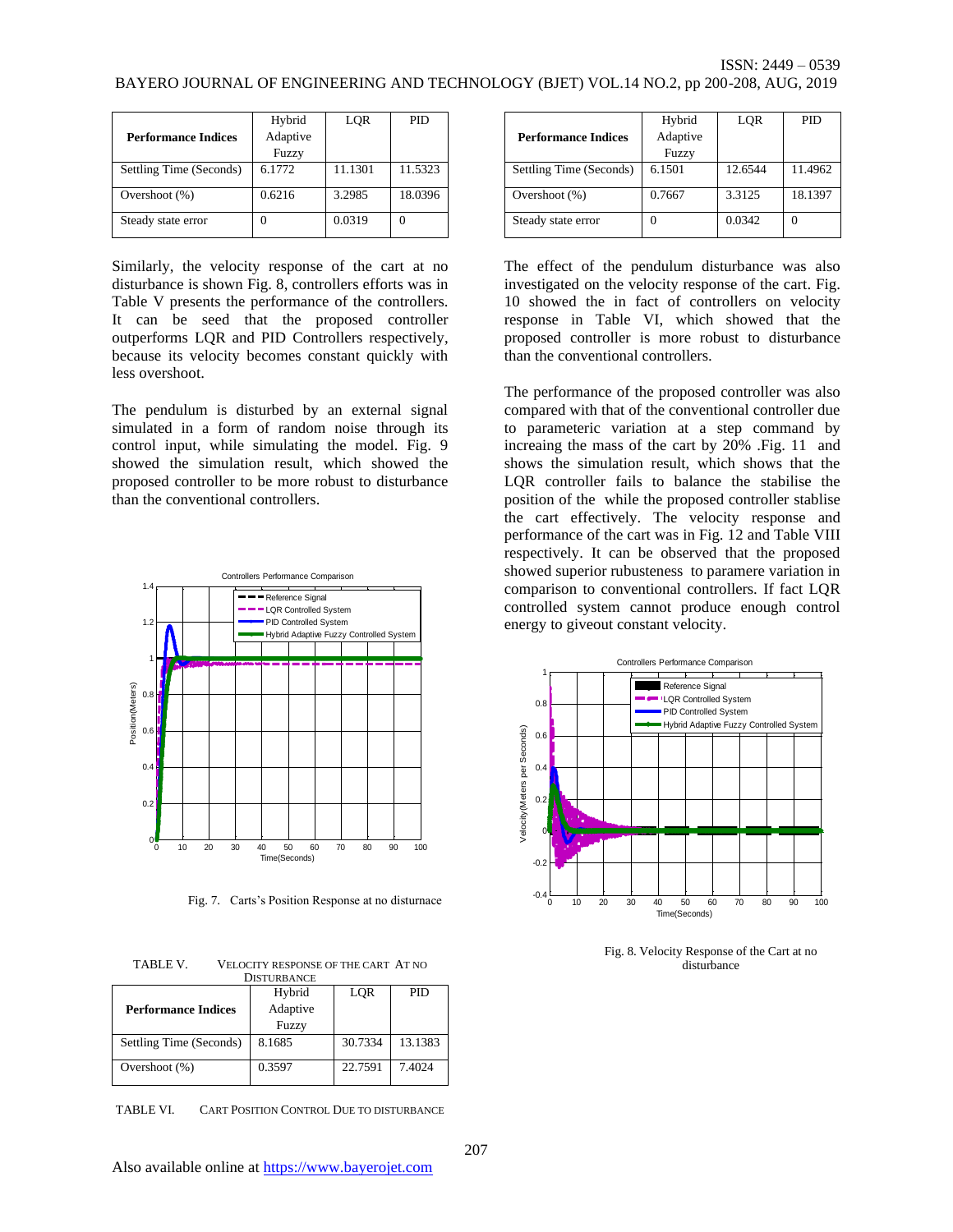

Fig. 9. Carts's Position Response due to disturnace

Proceeding numerical showed the effectiveness of the proposed control over the conventional controllers in terms shorter settling time, less overshoot and robustness to disturbance/parameter variation. Fig. 13 and Fig. 14 showed the variation of settling time and overshoot for cart's position control in accordance with testing conditions and control methods.

TABLE VII. VELOCITY RESPONSE OF THE CART DUE TO **DISTURBANCE** 

|                            | Hybrid   | LQR     | PID     |
|----------------------------|----------|---------|---------|
| <b>Performance Indices</b> | Adaptive |         |         |
|                            | Fuzzy    |         |         |
| Settling Time (Seconds)    | 12.3356  | 35.2848 | 12.9465 |
|                            |          |         |         |
| Overshoot $(\%)$           | 7.8724   | 26.4599 | 9.2150  |
|                            |          |         |         |



Fig. 10. Velocity Response due to disturnace



Fig. 11. Cart's position Response due to parameter variation

TABLE VIII. CART POSITION CONTROL DUE TO PARAMETER VARIATION

|                            | Hybrid   | LOR        | PID     |
|----------------------------|----------|------------|---------|
| <b>Performance Indices</b> | Adaptive |            |         |
|                            | Fuzzy    |            |         |
| Settling Time (Seconds)    | 6.1687   | 99.6906    | 11.5230 |
| Overshoot $(\%)$           | 0.6127   | 8.4322     | 18.1814 |
| Steady state error         |          | <b>Not</b> |         |
|                            |          | stable     |         |

Fig. 15 and Fig. 16 showed the variation of settling time and overshoot for cart's velocity response in accordance with testing conditions and control methods.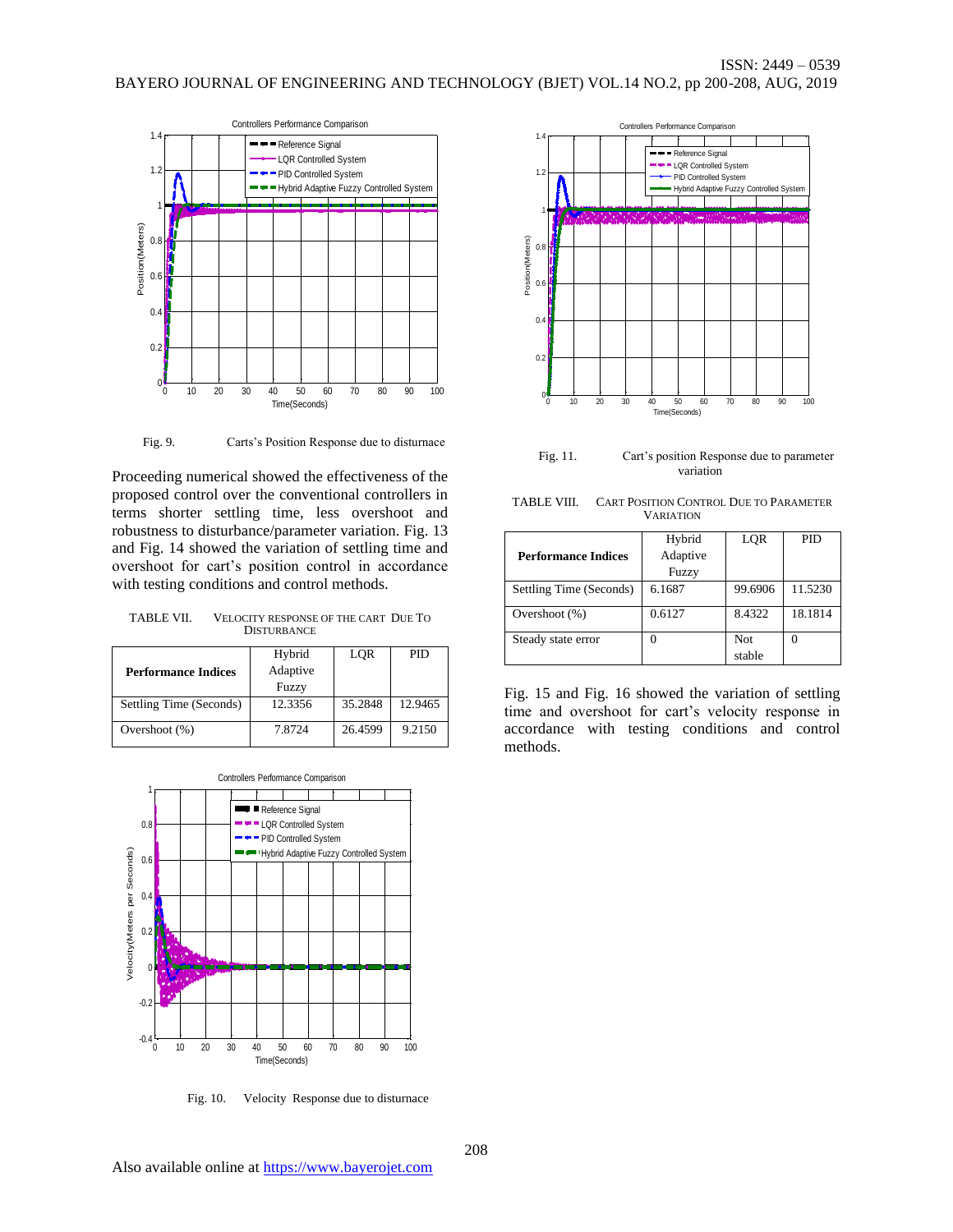![](_page_8_Figure_1.jpeg)

Fig. 12. Velocity Response due to Parameter Variation

TABLE IX. VELOCITY RESPONSE OF THE CART DUE PARAMETER VARIATION

| <b>Performance Indices</b> | Hybrid<br>Adaptive<br>Fuzzy | LQR     | PID     |
|----------------------------|-----------------------------|---------|---------|
| Settling Time (Seconds)    | 8.1870                      | 99.9885 | 13.1070 |
| Overshoot $(\%)$           | 0.4014                      | 39.4526 | 7.5498  |

![](_page_8_Figure_5.jpeg)

Fig. 13. Settling time summary of Cart's position Control

# *A. Simulateneus Control*

This section presents numerical simulation of cart's position and pendulum angle control in the same control loop. The developed controllers are expected in stabilise pendulum rod vertically up right at a

particular reference cart position set at 0.3 meters, the simulation was carried out and system response was shown in Fig. 17 and Table IX showed the performance indices of the developed controllers.

![](_page_8_Figure_10.jpeg)

Fig. 14. Overshoot summary of Cart's Position Control

![](_page_8_Figure_13.jpeg)

Fig. 15. Settiling time summary of Cart's Velocity Response

![](_page_8_Figure_15.jpeg)

Fig. 16. Overshoot summary of Cart's Velocity Response

It can be seen hybrid adaptive controller is more efficient in tracking command reference signal, for it shorter settling time and less overshoot.

TABLE X. CART POSITION CONTROL AT NO DISTURBANCE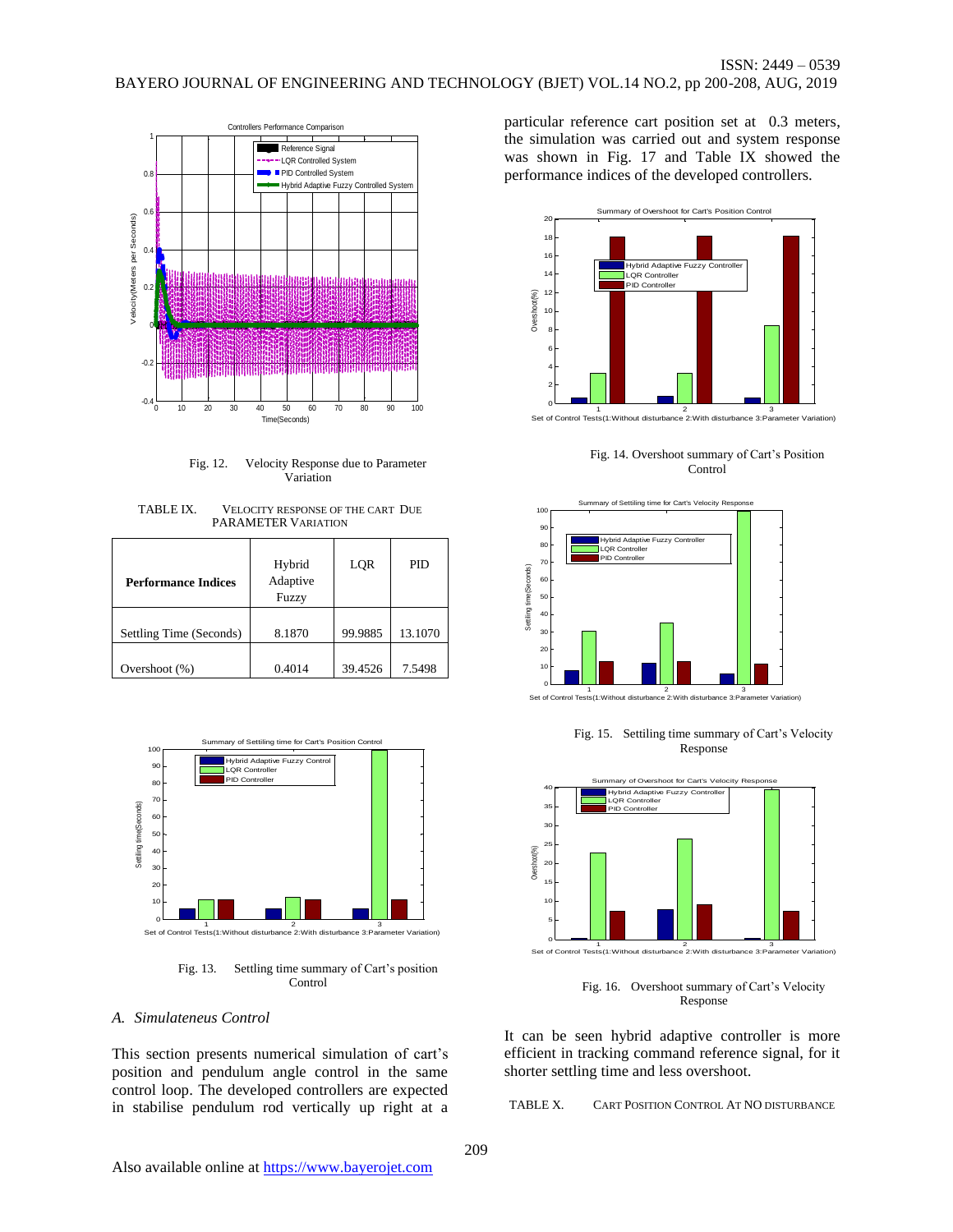|                            | Hybrid   | LOR     | PID     |
|----------------------------|----------|---------|---------|
| <b>Performance Indices</b> | Adaptive |         |         |
|                            | Fuzzy    |         |         |
| Settling Time (Seconds)    | 7.7567   | 11.5004 | 8.7765  |
| Overshoot (%)              | 3.1305   | 3.2251  | 29.8675 |
| Steady state error         |          | 0.0094  |         |

![](_page_9_Figure_3.jpeg)

Fig. 17. Carts's Position Response at no disturnace

Pendulum angle response is shown in Fig. 18, it can be observed that hybrid adaptive fuzzy controller quickly stabilises the pendulum in the vertically upright position, followed by PID controller and later LQR. Table X summarised the performances indices of the developed controllers. Fig. 19 showed the cart's position response under the influence of disturbance. Table XI showed the performance of controllers in the presence of disturbance.

![](_page_9_Figure_6.jpeg)

Fig. 18. Pendulum angle position at no disturbance

| NO DISTURBANCE             |          |         |        |  |
|----------------------------|----------|---------|--------|--|
|                            | Hybrid   | LQR     | PID.   |  |
| <b>Performance Indices</b> | Adaptive |         |        |  |
|                            | Fuzzy    |         |        |  |
| Settling Time (Seconds)    | 5.6920   | 40.5025 | 8.4096 |  |
| Overshoot $(\%)$           | 2.1444   | 15.9199 | 2.1795 |  |
|                            |          |         |        |  |

TABLE XI. PENDULUM ANGLE CONTROL OF THE CART AT

It wase observed that proposed hybdrid fuzzy controller is more rubust to disturbance as compared PID and LQR controllers.

![](_page_9_Figure_10.jpeg)

Fig. 19. Carts's Position Response due to disturnace

| TABLE XII. | <b>CART POSITION CONTROL DUE TO DISTURBANCE</b> |
|------------|-------------------------------------------------|
|------------|-------------------------------------------------|

|                            | Hybrid   | LQR     | PID     |
|----------------------------|----------|---------|---------|
| <b>Performance Indices</b> | Adaptive |         |         |
|                            | Fuzzy    |         |         |
| Settling Time (Seconds)    | 7.7322   | 11.0007 | 8.7669  |
| Overshoot (%)              | 3.1065   | 3.2343  | 29.8444 |
| Steady state error         |          | 0.0097  |         |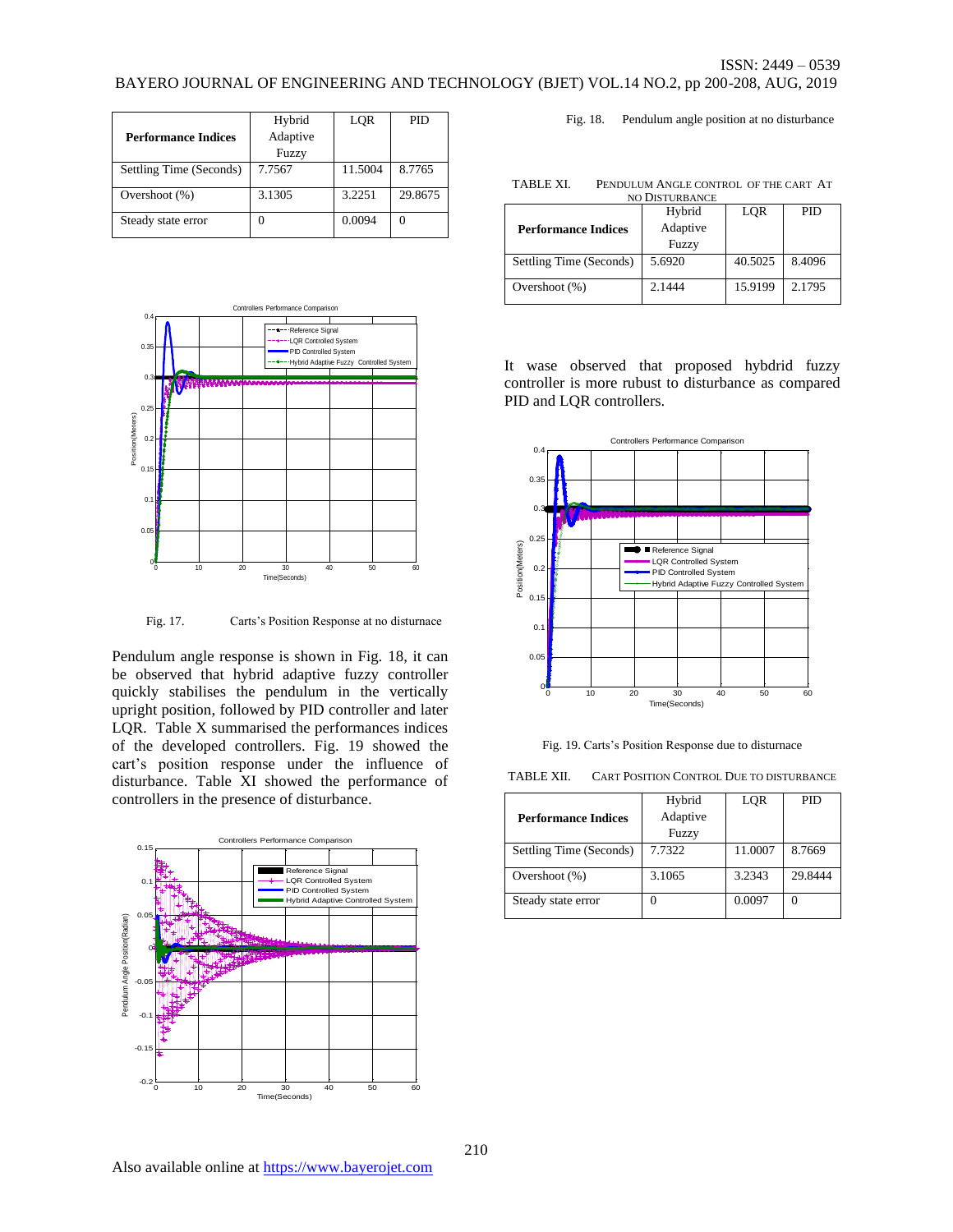![](_page_10_Figure_2.jpeg)

Fig. 20. Pendulum angle Position Response due to disturnace

TABLE XIII. PENDULUM ANGLE CONTROL OF THE CART DUE TO DISTURBANCE

|                            | Hybrid   | LOR     | PID    |
|----------------------------|----------|---------|--------|
| <b>Performance Indices</b> | Adaptive |         |        |
|                            | Fuzzy    |         |        |
| Settling Time (Seconds)    | 5.6787   | 44.0003 | 8.3552 |
|                            |          |         |        |
| Overshoot $(\%)$           | 2.1424   | 15.8716 | 2.1714 |
|                            |          |         |        |

Fig. 20 dipicts pendulum angle response in the presence disturbance, which showed that hybrid adaptive fuzzy controller quickly stabilises the pendulum in the vertically upright position, followed by PID controller and later LQR. Table XII summarised the performances indices of the developed controllers. Rubustness to parameter variation was assesd by increasing pendulum length by 5% and mass of the cart by15%.

Systems's response shown in Fig. 21 presents controllers performance, which showed the rubustness the proposed control over the conventional control methods due to parametric variation as summarised Table XIII.

Pendulum angle response due to parameter shown in Fig. 22, it is observed that hybrid adaptive fuzzy controller quickly stabilises the pendulum in the vertically upright position, followed by PID controller and later LQR as shown Table XIV.

![](_page_10_Figure_9.jpeg)

Fig. 21. Cart's Position Response due to Parameter Variation

| TABLE XIV.       | <b>CART POSITION CONTROL DUE TO PARAMETER</b> |
|------------------|-----------------------------------------------|
| <b>VARIATION</b> |                                               |

|                         | Hybrid   | LOR     | PID     |
|-------------------------|----------|---------|---------|
| Performance Indices     | Adaptive |         |         |
|                         | Fuzzy    |         |         |
| Settling Time (Seconds) | 7.7143   | 18.3265 | 8.8201  |
| Overshoot $(\%)$        | 3.1351   | 3.8197  | 30.8157 |
| Steady state error      |          | 0.0086  | 0       |

![](_page_10_Figure_13.jpeg)

Fig. 22. Pendulum angle Position Response due to parameter variation

TABLE XV. VELOCITY RESPONSE OF THE CART DUE TO PARAMETER VARIATION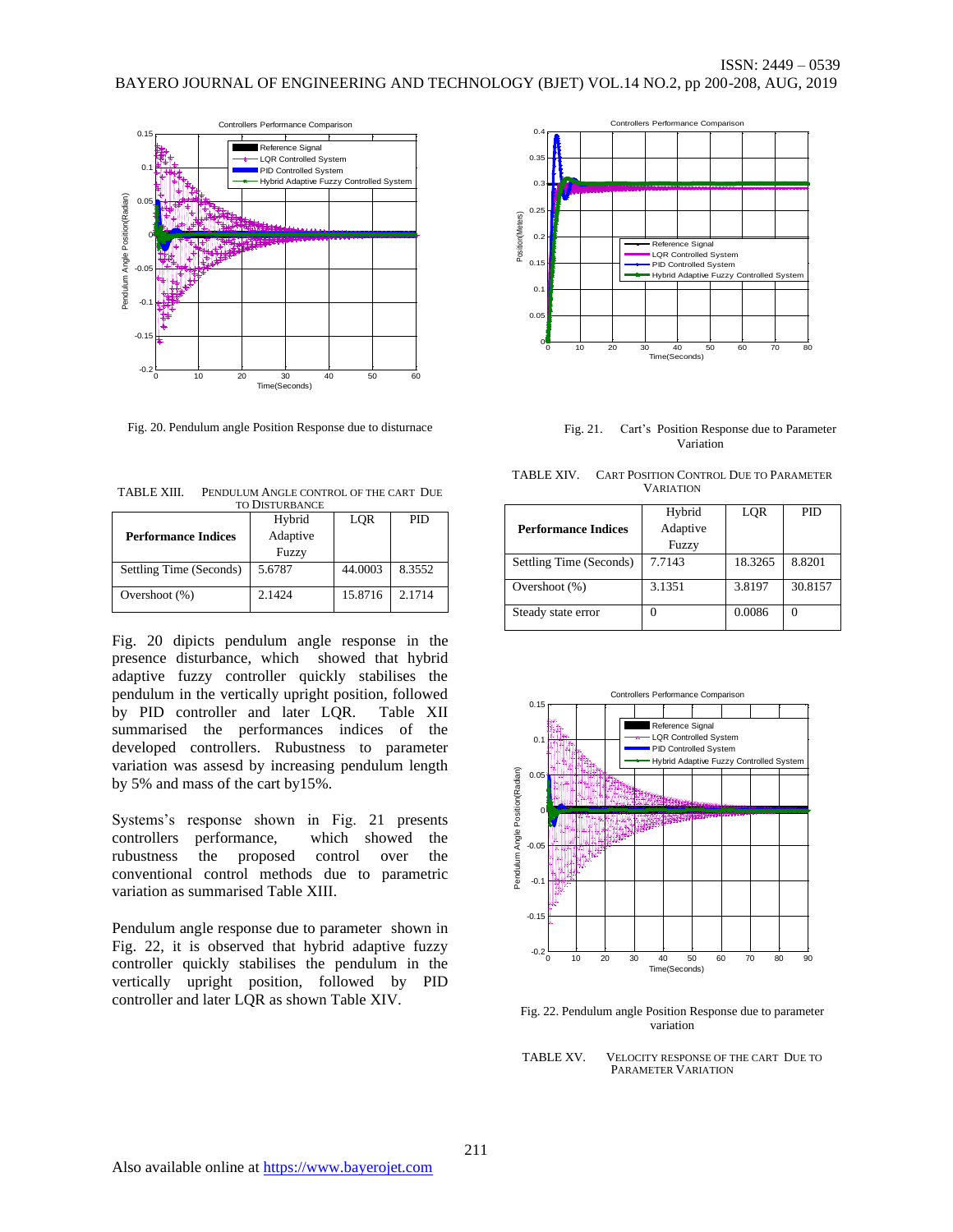|                            | Hybrid   | LQR     | PID.   |
|----------------------------|----------|---------|--------|
| <b>Performance Indices</b> | Adaptive |         |        |
|                            | Fuzzy    |         |        |
| Settling Time (Seconds)    | 5.8317   | 85.2165 | 8.4312 |
| Overshoot $(\%)$           | 2.0910   | 16.0875 | 2.2572 |
|                            |          |         |        |

The numerical simulation showed the effectiveness of the proposed control over the conventional controllers in terms shorter settling time, less overshoot and robustness to disturbance/parameter variation. Fig. 23 and Fig. 24 showed the variation of settling time and overshoot for cart's position control in accordance with testing conditions and control methods.

![](_page_11_Figure_3.jpeg)

Fig. 23. Settling time summary of Cart's position Control

![](_page_11_Figure_5.jpeg)

Fig. 24. Overshoot summary for Cart's position Control

![](_page_11_Figure_7.jpeg)

Fig. 25. Settling time summary of Pendulum Angle position Control

![](_page_11_Figure_9.jpeg)

Fig. 26. Overshoot summary of Pendulum Angle position Control

Fig. 25 and Fig. 26 showed the variation of settling time and overshoot for pendulum angle position control in accordance with testing conditions and control methods.

## VII. CONCLUSION

The mathematical model of inverted pendulum system was derived and system control behaviour was also assessed. Adaptive based fuzzy controller was applied on nonlinear model of test system so at invesgitate the control efficiency of proposed method. The performance of the control scheme was invesigated through numerical simulations with MATLAB, the control system was tested at various testing conditions; the result was compared with convetional controllers natabley PID and LQR controllers.The first section presents numerical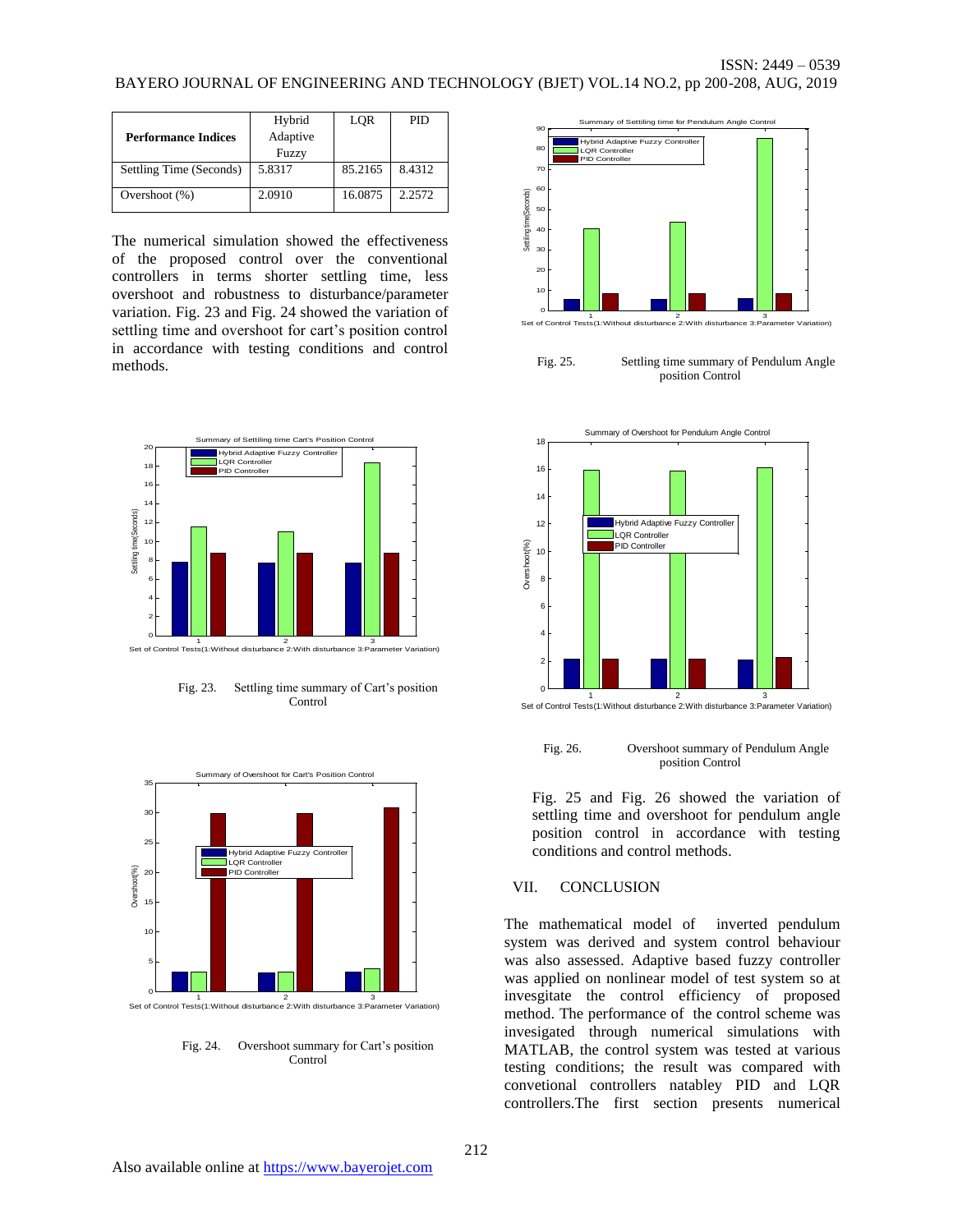simulation cart position and performace indices of the proposed controllers. Intelligent adaptive Fuzzy controller is faster than PID controller, because it

takes 54% PID's and 56% of LQR's settling times to tracks the desired position at no disturbance. Also the overshoot value of the proposed controller is 3.45%,18.8% of PID and LQR controllers respectively at the same testing condition. disturbance was applied to the system so as to asses Disturbance rejection capacity, fuzzy based control showed rubustness over the conventional controllers, because it takes 53% PID's and 49% of LQR's settling times to tracks the desired position in the presence of disturbance,similarly, overshoot value of the proposed controller is 4.2%,23.1% of PID and LQR controllers respectively.Rubustness to parameter variation was also invegitated, which proves the propsed control more rubust to parameter variation for its adaptive nature.

Second section the simulation presents simutaneus control cart's position and pendulum angle position in same control loop. Performance of the developed controllers was compared at different testing conditions as shown in section V. Fuzzy adaptive based control at no disturbance condition proves to be fast in response because it takes 67%, 83% of LQR's and PID's settiling time, similarly, overshoots value is less as compared to PID and LQR controllers. Fuzzy controller takes 97.07%,10.5% of overshoot value of LQR and PID controllers.

Disturbance rejection capacity was also assesed, it was shown that the proposed control method is more efficient in terms of settiling time and overshoot. Fuzzy controller takes 73% of LQR and 88.2% of PID settiling time's to settile to it's final value.

Conclusively, the proposed control scheme is more accurate in reference tracking, faster in response and more robust to disturbance.

# **REFERENCES**

- [1] A. I. Isa, M. F. Hamza, and M. Muhammad, "Hybrid Fuzzy Control of Nonlinear Inverted Pendulum System."
- [2] N. Magaji, M. F. Hamza, and A. Dan-Isa, "Comparison of GA and LQR tuning of static VAR compensator for damping oscillations," *international Journal Of Advances In Engineering & Technology,*  vol. 2, p. 594, 2012.

[3] A. A. H. Chiroma, A. Khan, M. F. Hamza, A. B. Dauda, M. Nadeem, S. Asadullah*, et al.*, "Utilizing Modular Neural Network for Prediction of Possible Emergencies Locations within point of Interest of Hajj Pilgrimage," *Modern Applied Science,* vol. 8, 2014.

ISSN: 2449 – 0539

- [4] M. F. Hamza, H. J. Yap, and I. A. Choudhury, "Genetic algorithm and particle swarm optimization based cascade interval type 2 fuzzy PD controller for rotary inverted pendulum system," *Mathematical Problems in Engineering,* vol. 2015, 2015.
- [5] A. Abubakar, T. Mantoro, S. Moedjiono, H. Chiroma, A. Waqas, M. F. Hamza*, et al.*, "A Support Vector Machine Classification of Computational Capabilities of 3D Map on Mobile Device for Navigation Aid," *International Journal of Interactive Mobile Technologies (iJIM),* vol. 10, pp. 4-10, 2016.
- [6] A. Y. Zimit, H. J. Yap, M. F. Hamza, I. Siradjuddin, B. Hendrik, and T. Herawan, "Modelling and Experimental Analysis Two-Wheeled Self Balance Robot Using PID Controller," in *International Conference on Computational Science and Its Applications*, 2018, pp. 683-698.
- [8] Y. Zhang and J. Wang, "Modelling , Controller Design and Implementation for Spherical Double Inverted Pendulum System," in *11th World Congress on Intellegent Control and Automation*, 2014, pp. 2967–2972.
- [9] L. Wai, Rong-jong, Chang, "Adaptive Stabilizing and Tracking Control for a Nonlinear Inverted-Pendulum System via," *IEEE Trans. Ind. Electron.*, vol. 53, no. 2, pp. 674–692, 2006.
- [10] N. M. Yusuf Lukman A, "GA-PID Controller for Position of Inverted Pendulum," in *6th IEEE International Conference on Adaptive Science and Technology*, 2014, pp. 1–21.
- [11] M. T.-P. G. Ronquillo-Lomeli, G.J Rios-Moreno, A.Gomez-Espinosa, L.A Moreles-Hernandez, "Nonlinear identification of inverted pendulum system using Volterra polynomials," *Mech. Based Des. Struct. Mach.*, vol. 44, no. 1, pp. 5–15, 2016.